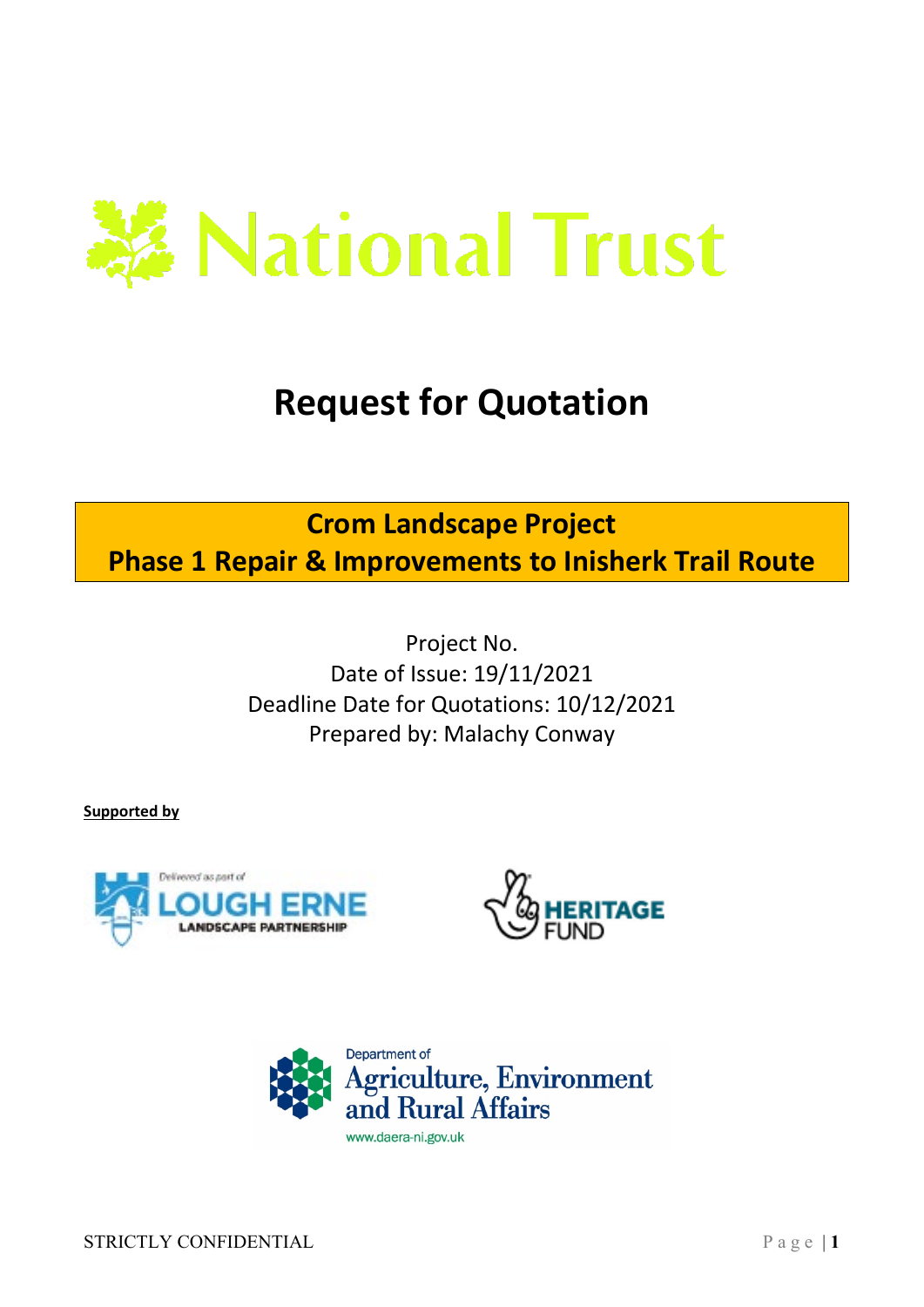## **Definitions Table**:

| Opportunity  | The requirement that the Trust is seeking a quotation on in this |
|--------------|------------------------------------------------------------------|
|              | <b>RFO</b>                                                       |
| <b>RFQ</b>   | <b>Request for Quotation</b>                                     |
| Supplier(s)  | Any organisation providing a response to this RFQ                |
| the Trust(s) | The National Trust(s)                                            |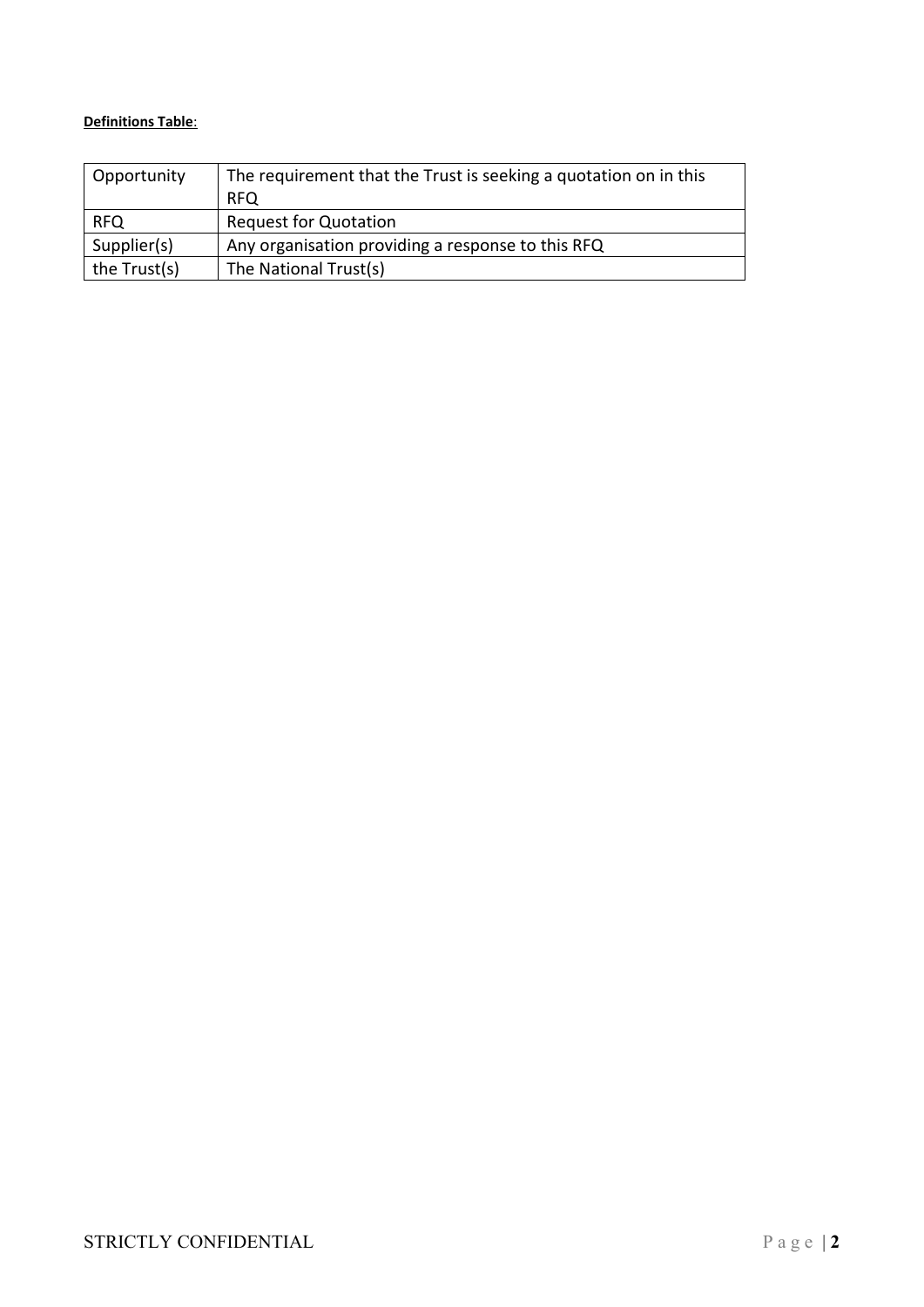## **Part 1 - Introduction**

## **1a) The National Trust**

In 1895 three Victorian philanthropists, concerned about the impact of uncontrolled development and industrialisation, set up the National Trust (the 'Trust') to act as a guardian for the nation in the acquisition and protection of threatened coastline, countryside, and buildings. With our staff, members, volunteers, and supporters, we are now the biggest conservation charity in Europe. Everyone can get involved, everyone can make a difference.

We protect and care for places so people and nature can thrive. Many millions share the belief that nature, beauty and history are for everyone. So, we look after the nation's coastline, historic sites, countryside, and green spaces, ensuring everyone benefits.

From wild and precious places to the world outside your window, the National Trust offers access, enjoyment, and a chance for everyone to help out. Nature and the historic environment are under threat. They're essential to everyone, they enrich people's lives and are part of the fabric of society and they urgently need more care.

The National Trust is a registered charity, completely independent of the Government and therefore relies totally on the generosity of our members, visitors, and other ad hoc supporters to continue this important work.

For more information on the National Trust, please visit [www.nationaltrust.org.uk](http://www.nationaltrust.org.uk/)

## **Nature, beauty, history. For everyone, for ever.**

## **1b) Conditions of this Request for Quotation (RFQ)**

- i. In submitting a Response to this RFQ it will be implied that you accept all the provisions of this RFQ including these conditions.
- ii. This RFQ sets out the Trust's requirements and seeks a quotation for the supply of *Phase 1 Repair & Improvements to Inisherk Trail Route* at Crom Estate, Co. Fermanagh, Northern Ireland, as described fully in Part 2 and in supporting documents *CLP\_Specifications & Methodology Phase 1*, refer sections 2, 5, 6, 7, 8, and *CLP\_Maps & Layout Plans\_Phase 1*.
- iii. This RFQ does not form a purchase order or other commitment to purchase. The Trust does not guarantee to award any order or contract as a result of this process.
- iv. The Trust makes no obligations or undertaking in any way to offer any other commitment to suppliers whatsoever, including any intention to form a contract with any supplier for provision of work beyond what is stated in Part 2.
- v. For any order or contract that is entered into as a result of this RFQ process the Trust's standard Terms and Conditions will apply, a copy is contained in Part 4.
- vi. Participating companies will bear their own costs, and seek appropriate advice, for the preparation of their quotation.
- vii. The information contained in this RFQ and the supporting documents and in any related written or oral communication is believed to be correct at the time of issue, but the Trust will not accept any liability for its accuracy, adequacy or completeness and no warranty is given as such. This exclusion does not extend to any fraudulent misrepresentation made by or on behalf of the Trust. You may submit, by no later than **noon,** 10<sup>th</sup> December 2021.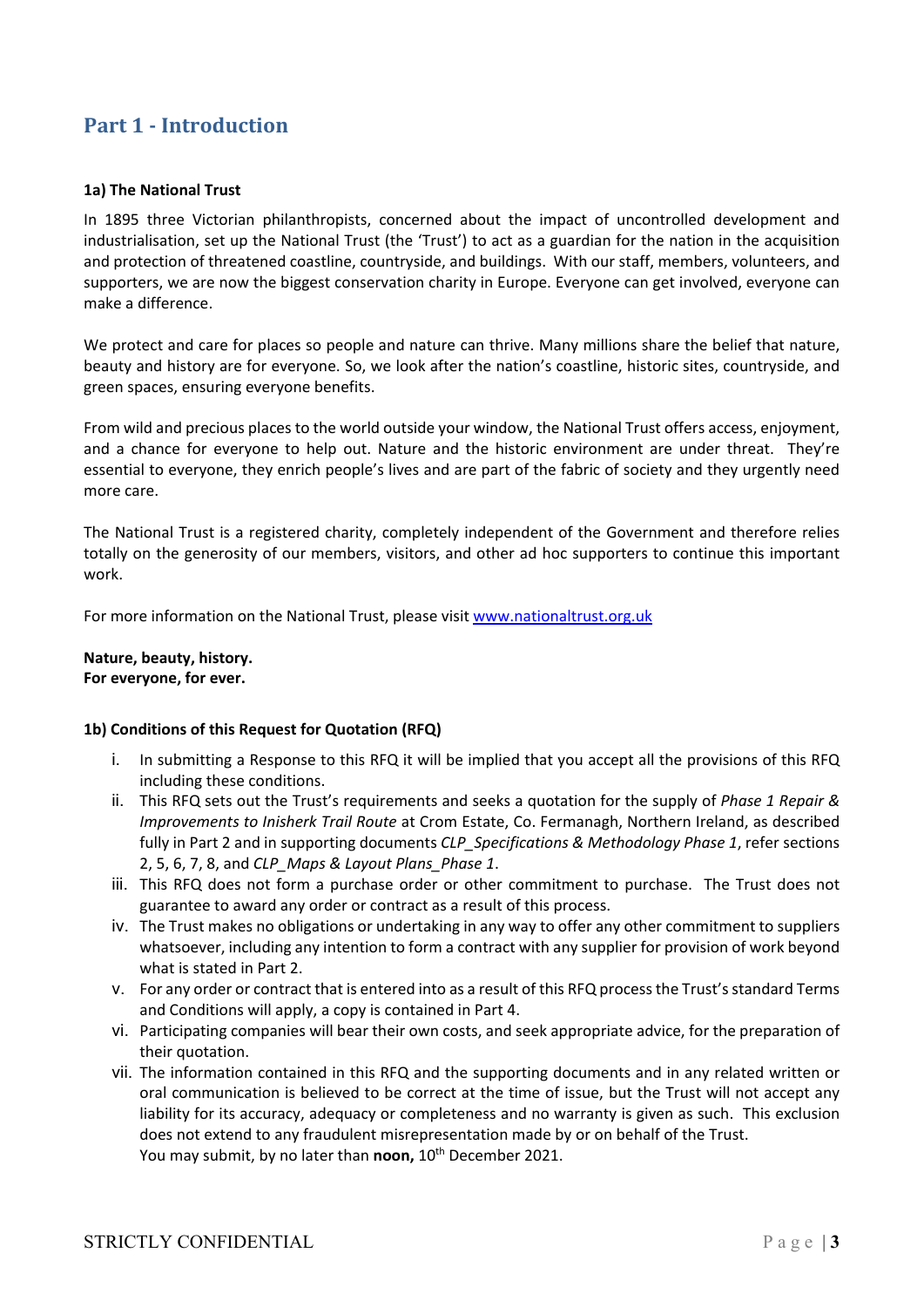Any queries that you have relating to this RFQ, please submit such queries by email to [malachy.conway@nationaltrust.org.uk.](mailto:malachy.conway@nationaltrust.org.uk)

As far as is reasonably possible, the Trust will respond to all reasonable requests for clarification of any aspect of this RFQ and supporting documents if made before the above deadline. The Trust will aim to provide its response within 2 working days. No queries received after the above deadline will be answered.

The Trust reserves the right to issue the response to any query raised by you to all participating suppliers unless you expressly require it to be kept confidential at the time the query is raised. If the Trust considers the contents of the query not to be confidential, it will inform you and you will have the opportunity to withdraw the query.

- viii. It is intended that the remainder of this procurement will take place in accordance with the provisions of this RFQ, but the Trust reserves the right to terminate, amend or vary the procurement process or timelines by notice to all participating suppliers in writing. The Trust will accept no liability for any losses caused to you because of this.
- ix. All National Trust suppliers are required to register on the supplier database 'Proactis' providing company contact, address and bank account details to enable prompt payment of invoices. There is no charge to register.
- x. The National Trust will only engage building contractors who are registered with Constructionline and an SSIP (Safety Schemes in Procurement).

## **1c) Instructions for Quotation**

Quotations must be sent by email to [malachy.conway@nationaltrust.org.uk](mailto:malachy.conway@nationaltrust.org.uk) and be cc'd to [nicola.evans2@nationaltrust.org.uk](mailto:nicola.evans2@nationaltrust.org.uk) no later than the deadline date.

## **1d) Statement of Confidentiality**

The contents of this document together with all other information, materials, specifications, or other related documents provided by the National Trust shall be treated at all times by the Supplier as confidential information.

The Supplier shall not disclose any such information, materials, specifications, or other related documents to any third parties or any other part of its group or use any such documents and materials for any purpose other than for the preparation and submission of a response to this document. The Supplier must seek the approval of the National Trust representative named in this RFQ before providing this document or any other information, materials, specifications, or related documents to any third parties. The Supplier shall ensure that all third parties to whom disclosure is made shall keep any such information, materials, specifications, or other documents confidential and shall not disclose them or any part of them to any other person or party.

The Supplier shall not publicise the existence of this Opportunity without the prior written consent of the National Trust.

The National Trust in turn confirms that it will treat all information provided to it by the Supplier as confidential and further confirms that such information shall not be disclosed by it to any third parties other than its advisers and consultants. All intellectual property rights in this document and all materials provided by the National Trust or its professional advisers unless specifically stated otherwise are and shall remain the property of the National Trust and are protected by copyright.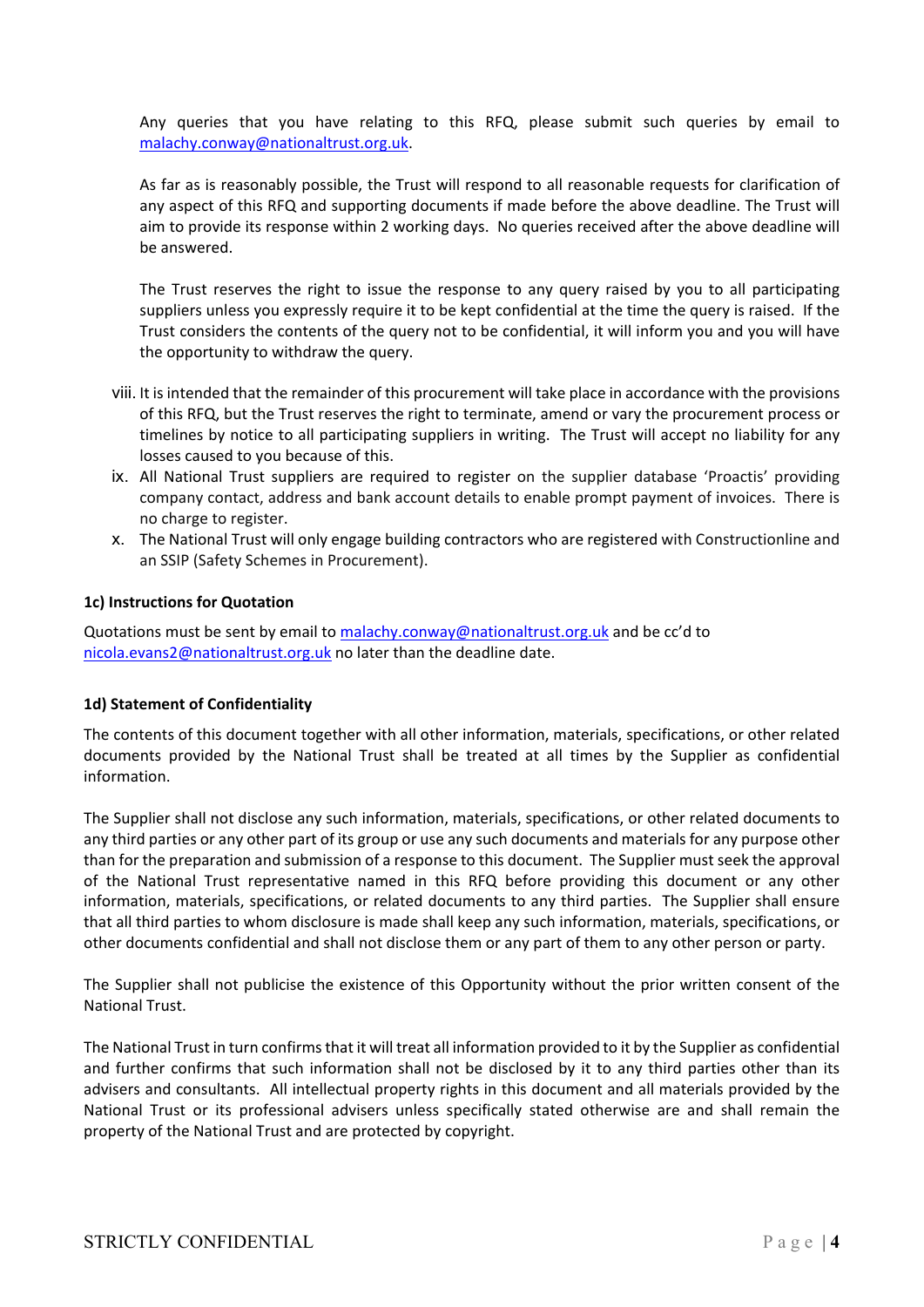## **1e) Timetable of events:**

The estimated key dates for the remainder of the procurement procedure are set out in the table below. These dates are subject to change:

| <b>Activity</b>       | <b>Anticipated dates</b> |
|-----------------------|--------------------------|
| RFQ issued            | 19/11/2021               |
| Return of RFQ         | 10/12/2021               |
| Appointment confirmed | 15/12/2021               |

## **Part 2 – Requirements**

We are seeking a quotation for appointment of a Principal Contractor to undertake Phase 1 Crom Estate Repair and improvement works to Inisherk Trail route. Please read in conjunction with documents included within this RFQ package - *CLP\_Specifications & Methodology Phase 1* (refer to sections 2, 5, 6, 7, 8 for detail specifications), *CLP\_Maps & Layout Plans\_Phase 1* and *CLP\_General PreConstruction Information\_Phase 1&2.*

Outline of requirements:

- Localised repair of an existing c.2.3km access trackway on average 3.0m wide; location as shown on drawing 110a Landscape Layout in *CLP\_Maps & Layout Plans\_Phase 1*
- Cleansing of debris/detritus from open sheughs/ditches and cleansing of buried conventional cross drains and lateral outfalls along the route of the existing trackway; as shown on drawing 110a Landscape Layout in *CLP\_Maps & Layout Plans\_Phase 1*
- Repair 1 no. piped culvert; as shown on drawing 110a Landscape Layout in *CLP\_Maps & Layout Plans\_Phase 1*
- Install 6 no. wooden bollards; as shown at location drawing 110a Landscape Layout and to detail drawing 310 Timber Bollard in *CLP\_Maps & Layout Plans\_Phase 1*
- Develop a detailed schedule of works for tendering purposes.
- Establish a pre-tender cost estimate for the full extent of Works as detailed in the schedule of works.

## **In responding to this RFQ, please provide:**

- a) Your Company address and contact details.
- b) Your pricing structure clearly and concisely including complete visibility of all costs required in the delivery of this Opportunity – no surprises.
- c) The period of validity of your offer.
- d) For building contractors, please confirm your willingness to register on Constructionline and with an SSIP or provide details of your existing Constructionline and SSIP scheme membership.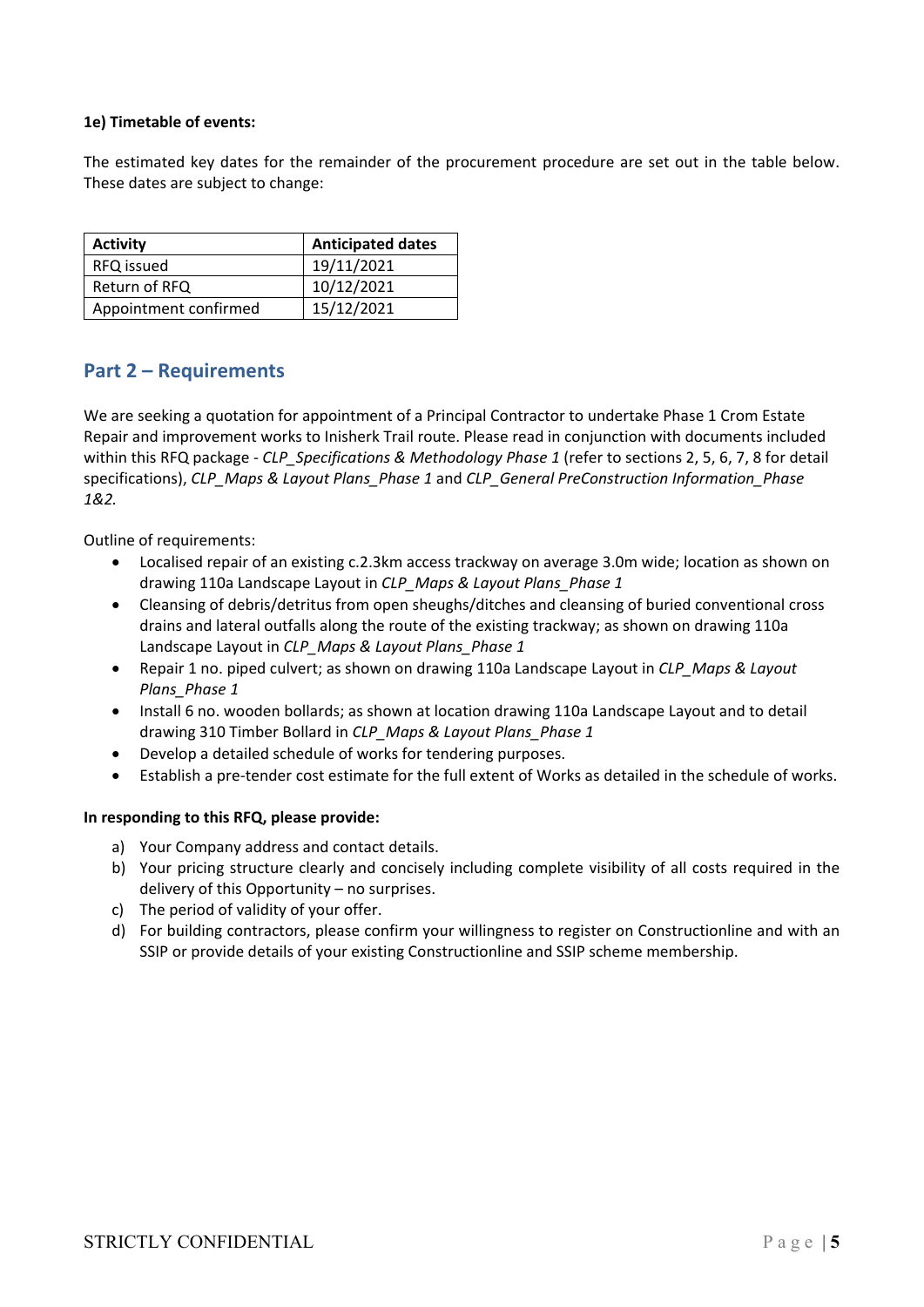## **Part 3 – Information required**

| 1.1 |                | Are the requirements laid out within this RFQ achievable by your company and within the<br>required timescales? If not, what adjustments would need to be made and the reasons why? |
|-----|----------------|-------------------------------------------------------------------------------------------------------------------------------------------------------------------------------------|
|     | $\overline{A}$ |                                                                                                                                                                                     |

| 1.2 | Q | Please provide estimated time sales for completion of the various requirements, outlined<br>below |                          |  |
|-----|---|---------------------------------------------------------------------------------------------------|--------------------------|--|
|     | A |                                                                                                   |                          |  |
|     |   | <b>Activity</b>                                                                                   | <b>Anticipated dates</b> |  |
|     |   | RFQ issued (NT)                                                                                   | 19/11/2021               |  |
|     |   | Return of RFQ (NT)                                                                                | 10/12/2021               |  |
|     |   | Appointment confirmed (NT)                                                                        | 30/12/2021               |  |
|     |   | Schedule of Works for Crom Phase 1 Trail repair & improvement                                     |                          |  |
|     |   | Trail repair & improvement works commence on site                                                 |                          |  |
|     |   | Trial repair & improvement works complete on site                                                 |                          |  |

| $\vert$ 1.3 | Please provide detail scope and methodology for the Trail repair and improvement works |
|-------------|----------------------------------------------------------------------------------------|
|             |                                                                                        |

| 1.4 | Q | Provide costings for all required works with a clear breakdown of costs under the following<br>headings. Please clearly state anything that is not included in the cost: |
|-----|---|--------------------------------------------------------------------------------------------------------------------------------------------------------------------------|
|     | A | Phase 1 Aggregate Trackway Repair Works.<br>$\bullet$                                                                                                                    |
|     |   | Phase 1 Repair Existing Drainage Sections.<br>$\bullet$                                                                                                                  |
|     |   | Install 6 no. Wooden Bollards<br>$\bullet$                                                                                                                               |
|     |   | Create a detailed schedule of works for tendering purposes<br>$\bullet$                                                                                                  |
|     |   | Prepare a pre-tender estimate<br>٠                                                                                                                                       |
|     |   | Unit cost details for other chargeable expenses including travel etc. if not included<br>$\bullet$<br>within the items listed above                                      |
|     |   | Hourly rates for key personnel for work over and above the agreed scope<br>$\bullet$                                                                                     |

| 1.5 | Supplier Declaration - I declare that to the best of my knowledge the answers submitted in<br>I this response are correct. |
|-----|----------------------------------------------------------------------------------------------------------------------------|
|     |                                                                                                                            |

| 1.6 |   | I understand that the information will be used in the process to assess my organisation's<br>suitability to bid for the National Trust's requirement and I am agreeing to this on behalf of<br>my organisation. |
|-----|---|-----------------------------------------------------------------------------------------------------------------------------------------------------------------------------------------------------------------|
|     | Α |                                                                                                                                                                                                                 |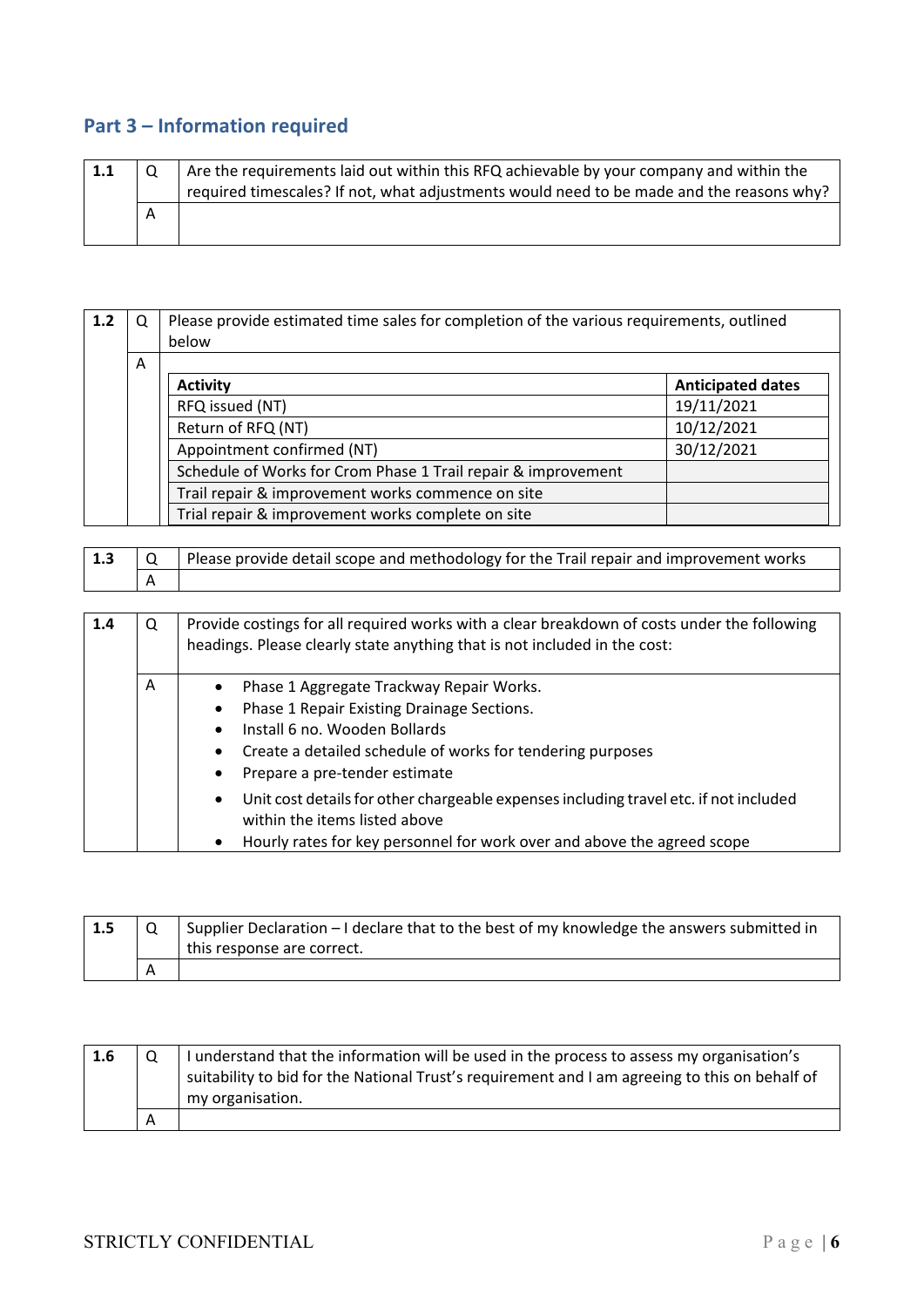| $\vert$ 1.7 | Please provide the Name, Job Title, details of any Relevant professional membership, |  |
|-------------|--------------------------------------------------------------------------------------|--|
|             | I Telephone Number and Email Address for your nominated key contact(s).              |  |
|             |                                                                                      |  |

## **Part 4 – Terms and Conditions of Contract**

## NATIONAL TRUST GENERAL TERMS AND CONDITIONS FOR PURCHASE

|                                | <b>INTERPRETATION</b>                                                                                                                                         | In these Contract Terms, the following definitions apply:                                                                                                                                                                                                                                                                                                                                                                              |  |
|--------------------------------|---------------------------------------------------------------------------------------------------------------------------------------------------------------|----------------------------------------------------------------------------------------------------------------------------------------------------------------------------------------------------------------------------------------------------------------------------------------------------------------------------------------------------------------------------------------------------------------------------------------|--|
| "Contract"<br>"Contract Terms" |                                                                                                                                                               | means each contract for the supply of Goods and/or Services in accordance with the Contract Terms;<br>means these general terms and conditions of purchase and any special conditions agreed in                                                                                                                                                                                                                                        |  |
| "Goods"                        |                                                                                                                                                               | writing between the Purchaser and the Supplier;<br>means the goods (or any part of them, including any instalment, component, part of or raw materials used in such goods) described in an Order;                                                                                                                                                                                                                                      |  |
| "Materials"<br>"Purchaser"     |                                                                                                                                                               | All copy, design work, art work, reports, information and other materials generated or supplied by the Supplier in the course of providing the Goods and/or Services.<br>means the company or body within the Purchaser Group which is named on the Order;                                                                                                                                                                             |  |
|                                | "Purchaser Group"                                                                                                                                             | means the National Trust for Places of Historic Interest or Natural Beauty, registered charity number 205846 (the "National Trust") and any company or legal entity controlling, controlled by or under<br>common control with the National Trust. In this definition "control" means the ownership directly or indirectly of 50% or more of the voting shares or the power to direct or cause the direction and                       |  |
| "Order"                        |                                                                                                                                                               | management of the affairs and policies of a company or legal entity in accordance with its wishes;<br>means the Purchaser's purchase order for Goods and/or Services;                                                                                                                                                                                                                                                                  |  |
| "Services"<br>"Specification"  |                                                                                                                                                               | means the services (if any) described in the Order;<br>means any description or specification for the Goods (including related plans and drawings) or Services agreed in writing by the Purchaser and the Supplier; and                                                                                                                                                                                                                |  |
| "Supplier"                     |                                                                                                                                                               | means the person, firm or company from whom the Purchaser purchases the Goods and/or<br>Services.                                                                                                                                                                                                                                                                                                                                      |  |
| -1<br>2.1                      |                                                                                                                                                               | <b>BASIS OF PURCHASE</b><br>An Order constitutes an offer by the Purchaser to purchase the Goods and/or acquire the Services subject to the                                                                                                                                                                                                                                                                                            |  |
| $2.2^{\circ}$                  | Contract Terms.                                                                                                                                               | The Order shall be deemed to be accepted on the earlier of:                                                                                                                                                                                                                                                                                                                                                                            |  |
|                                |                                                                                                                                                               | 2.2.1 the Supplier accepting the Purchaser's Order; or                                                                                                                                                                                                                                                                                                                                                                                 |  |
|                                |                                                                                                                                                               | 2.2.2 any act by the Supplier consistent with fulfilling the Order, including (a) the commencement of any work by<br>the Supplier, or (b) the delivery of any Goods or the performance of any Services by or on behalf of the Supplier,                                                                                                                                                                                                |  |
| 2.3                            |                                                                                                                                                               | on which date the Contract shall come into existence.<br>The Contract Terms shall apply to each Contract to the exclusion of any other terms and conditions which the                                                                                                                                                                                                                                                                  |  |
| 2.4                            |                                                                                                                                                               | Supplier purports to incorporate, including any terms and conditions on any quotation which has been given to the Purchaser or to which the Supplier refers when accepting the Order.<br>No variation to the Contract, including to an Order or to the Contract Terms, shall be binding unless                                                                                                                                         |  |
| 2.5                            |                                                                                                                                                               | agreed in writing by the Purchaser's authorised representative.<br>To the extent that any special conditions agreed in writing between the Purchaser and the Supplier are                                                                                                                                                                                                                                                              |  |
| 3                              | <b>SUPPLY OF GOODS</b>                                                                                                                                        | inconsistent with these general terms and conditions of purchase, the provisions of the special conditions shall prevail.                                                                                                                                                                                                                                                                                                              |  |
| 3.1                            |                                                                                                                                                               | The Supplier shall ensure that the Goods shall:<br>3.1.1 correspond with the Order (including as to quantity and description) and any applicable Specification and/or sample;                                                                                                                                                                                                                                                          |  |
|                                |                                                                                                                                                               | 3.1.2 be of satisfactory quality (within the meaning of the Sale of Goods Act 1979) and fit for any purpose held out by the                                                                                                                                                                                                                                                                                                            |  |
|                                | Supplier or made known to the Supplier by the Purchaser, expressly or by implication;<br>3.1.3 be free from defects in design, materials and workmanship; and |                                                                                                                                                                                                                                                                                                                                                                                                                                        |  |
|                                |                                                                                                                                                               | 3.1.4 be marked in accordance with the Purchaser's instructions and any applicable regulations or requirements of the<br>carrier and properly packed and secured so as to reach their destination undamaged and in good condition.                                                                                                                                                                                                     |  |
| 3.2                            | party.                                                                                                                                                        | Goods made to the Purchaser's bespoke Specification shall not be manufactured for or supplied to any other                                                                                                                                                                                                                                                                                                                             |  |
| 3.3                            |                                                                                                                                                               | The Supplier shall inform the Purchaser of any information relating to possible risks to health and safety and<br>environmental issues related to the Goods. The Supplier shall provide to the Purchaser on request such other information about the Goods as the Purchaser requires.                                                                                                                                                  |  |
| 4<br>4.1                       |                                                                                                                                                               | <b>SUPPLY OF SERVICES</b><br>The Supplier shall for the duration of the Contract supply the Services to the Purchaser in accordance with the                                                                                                                                                                                                                                                                                           |  |
| 4.2                            |                                                                                                                                                               | terms of the Contract, any applicable Specification and the instructions of the Purchaser.<br>The Supplier shall meet any performance dates specified in the Order or that the Purchaser notifies to the                                                                                                                                                                                                                               |  |
| 4.3                            | The Supplier shall:                                                                                                                                           | Supplier and time is of the essence in relation to any performance dates.                                                                                                                                                                                                                                                                                                                                                              |  |
|                                | the relevant trade(s);                                                                                                                                        | 4.3.1 perform the Services diligently and with all due skill and care and in accordance with good industry practice in                                                                                                                                                                                                                                                                                                                 |  |
|                                |                                                                                                                                                               | 4.3.2 ensure that the Services are performed by appropriately trained and qualified personnel; and<br>4.3.3 not do or omit to do anything which may cause the Purchaser to lose any licence, authority or other permission                                                                                                                                                                                                             |  |
|                                |                                                                                                                                                               | upon which it relies for the purpose of conducting its business.                                                                                                                                                                                                                                                                                                                                                                       |  |
| 5                              |                                                                                                                                                               | <b>INSPECTION AND TESTING</b><br>The Purchaser shall be entitled to inspect and test the Goods prior to dispatch and to test the Services at any                                                                                                                                                                                                                                                                                       |  |
|                                |                                                                                                                                                               | time during performance, without relieving the Supplier of the Supplier's obligations under the Contract. The Supplier shall provide the Purchaser with such reasonable assistance as it may require in order to<br>carry out such inspection or testing. If following such inspection or testing the Purchaser considers that the Goods and/or Services do not comply or are unlikely to comply with the Contract, the Supplier shall |  |
| 6                              | PRICE                                                                                                                                                         | promptly take such remedial action as is necessary to ensure compliance.                                                                                                                                                                                                                                                                                                                                                               |  |
| 6.1                            |                                                                                                                                                               | The price of the Goods and Services shall be as stated in the Order and, unless otherwise so stated, shall be<br>exclusive of any applicable VAT and inclusive of all charges for packaging, packing, shipping, carriage,                                                                                                                                                                                                              |  |
|                                |                                                                                                                                                               | insurance and delivery. Any additional charges agreed with the Purchaser before delivery, such as overnight or<br>small order charges, must be shown separately on the Supplier's invoice.                                                                                                                                                                                                                                             |  |
| 6.2                            |                                                                                                                                                               | No increase in the price may be made for any reason without the Purchaser's prior written consent.<br>In respect of the Services, the price shall be the full and exclusive remuneration of the Supplier in respect of its                                                                                                                                                                                                             |  |
| 6.3                            |                                                                                                                                                               | performance of the Services, including all costs and expenses of the Supplier incurred in connection with the performance of the Services, unless otherwise agreed in writing in advance by the Purchaser.                                                                                                                                                                                                                             |  |
| 7<br>7.1                       | <b>PAYMENT</b>                                                                                                                                                | Unless otherwise stated by the Purchaser, the Purchaser shall pay the price of the Goods and/or Services 30 days                                                                                                                                                                                                                                                                                                                       |  |
|                                |                                                                                                                                                               | from the later of (a) the date of invoice, or (b) the date the Goods and/or Services are received, provided that a valid invoice, quoting the Order number, is received by National Trust Supplier Invoices at PO Box 352,<br>Darlington, DL1 9QQ or supplierinvoices@nationaltrust.org.uk and provided that the Supplier has complied with clause 7.4.                                                                                |  |
| 7.2<br>7.3                     |                                                                                                                                                               | Time of payment shall not be of the essence.<br>The Purchaser may set off against the price any sums owed to the Purchaser by the Supplier.                                                                                                                                                                                                                                                                                            |  |
| 7.4                            |                                                                                                                                                               | The Supplier will sign up to the Proactis portal using the process set out by the Purchaser to enable payment to<br>be made using the Purchaser's systems. The Supplier shall keep their Proactis account details confidential at all times.                                                                                                                                                                                           |  |
| 8                              | <b>DELIVERY</b>                                                                                                                                               |                                                                                                                                                                                                                                                                                                                                                                                                                                        |  |
| 8.1                            | between the parties.                                                                                                                                          | The Supplier shall deliver the Goods on the date specified in the Order or such other date as agreed in writing                                                                                                                                                                                                                                                                                                                        |  |
| 8.2                            |                                                                                                                                                               | Delivery shall be deemed to be made on receipt of the Goods and/or Services by the Purchaser at the place of<br>delivery specified in the Order during the Purchaser's normal business hours in accordance with the terms of the Contract.                                                                                                                                                                                             |  |
|                                |                                                                                                                                                               | Time of delivery of the Goods is of the essence                                                                                                                                                                                                                                                                                                                                                                                        |  |

- 
- 8.3 Time of delivery of the Goods is of the essence.<br>8.4 A delivery note quoting the Order number must accompany each delivery.<br>8.5 The Supplier must not deliver the Goods in instalments unless previously agreed in writing
- 

## STRICTLY CONFIDENTIAL Page | **7**